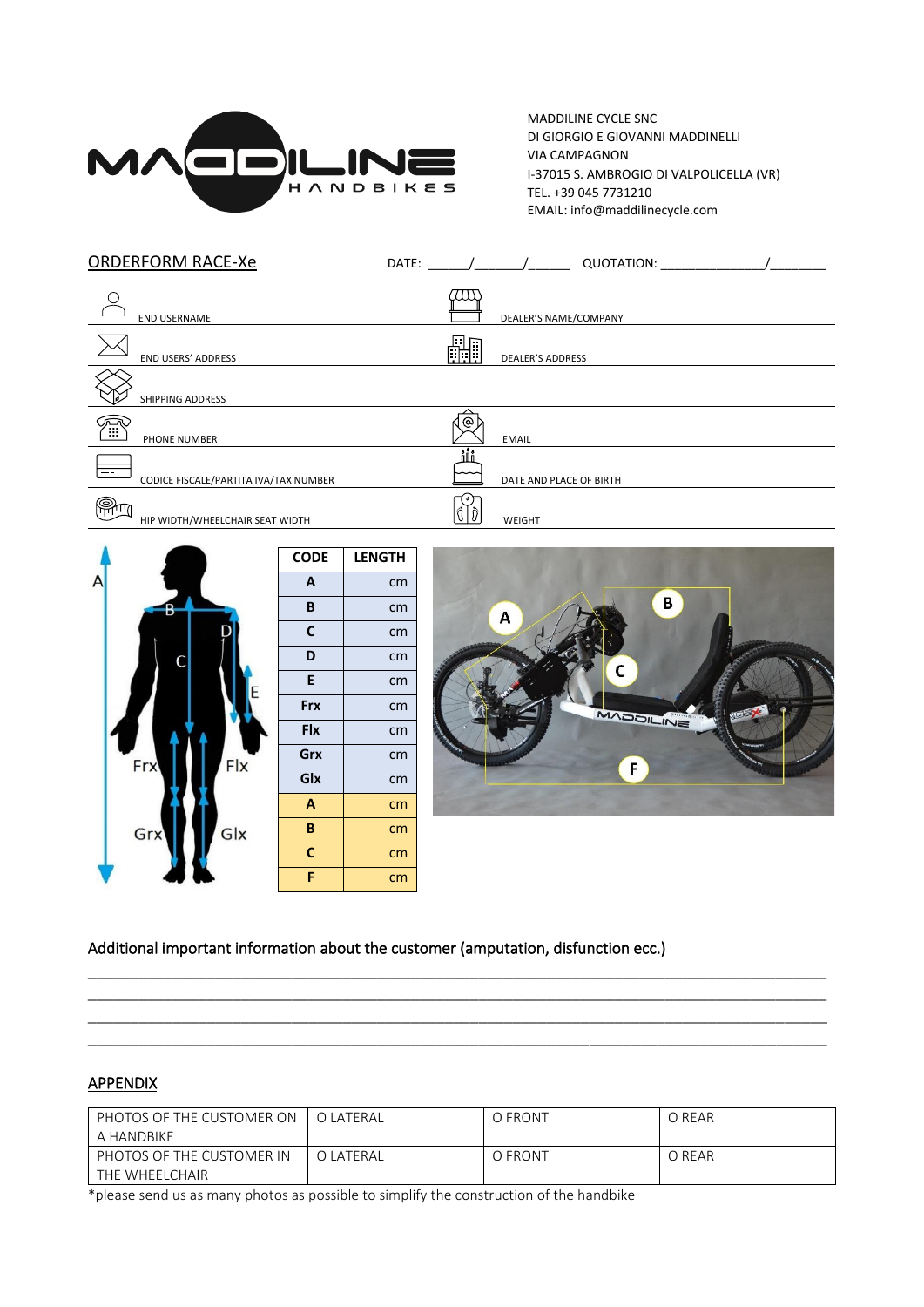

|                 | ORDER FORM                                                      | <b>QUANTITY</b> | PRICE (\$) | TOTAL(\$) |
|-----------------|-----------------------------------------------------------------|-----------------|------------|-----------|
| <b>MODEL</b>    | RACE-Xe 250W 36V 14,5ah                                         |                 | 10,214.00  |           |
|                 | RACE-Xe 250W 36V 14,5ah SHIMANO XT Di2                          |                 | 12,212.00  |           |
|                 | RACE-Xe 250W 36V 14,5ah EXTREME*                                |                 | 10,889.00  |           |
|                 | RACE-Xe 250W 36V 14,5ah EXTREME SHIMANO XT Di2*                 |                 | 12,887.00  |           |
|                 | RACE-Xe 250w 36V 14,5ah EXTREME DUAL BATTERY* **                |                 | 12,543.00  |           |
|                 | RACE-Xe 250w 36V 14,5ah EXTREME DUAL BATTERY SHIMANO XT Di2* ** |                 | 14,541.00  |           |
|                 |                                                                 |                 |            |           |
|                 | RACE-Xe 250W 36V 17,5ah EXTREME*                                |                 | 11,024.00  |           |
|                 | RACE-Xe 250W 36V 17,5ah EXTREME SHIMANO XT Di2*                 |                 | 13,022.00  |           |
|                 | RACE-Xe 250w 36V 17,5ah EXTREME DUAL BATTERY ***                |                 | 12,840.00  |           |
|                 | RACE-Xe 250w 36V 17,5ah EXTREME DUAL BATTERY SHIMANO XT Di2* ** |                 | 14,838.00  |           |
|                 |                                                                 |                 |            |           |
|                 | RACE-Xe 750W 48V 14,5ah                                         |                 | 10,571.00  |           |
|                 | RACE-Xe 750W 48V 14,5ah SHIMANO XT Di2                          |                 | 12,528.00  |           |
|                 | RACE-Xe 750W 48V 14,5ah EXTREME                                 |                 | 11,246.00  |           |
|                 | RACE-Xe 750W 48V 14,5ah EXTREME SHIMANO XT Di2                  |                 | 13,203.00  |           |
|                 | RACE-Xe 750w 48V 14,5ah EXTREME DUAL BATTERY ***                |                 | 12,090.00  |           |
|                 | RACE-Xe 750w 48V 14,5ah EXTREME DUAL BATTERY SHIMANO XT Di2* ** |                 | 14,947.00  |           |
|                 |                                                                 |                 |            |           |
|                 | RACE-Xe 750W 48V 17,5ah EXTREME*                                |                 | 11,381.00  |           |
|                 | RACE-Xe 750W 48V 17,5ah EXTREME SHIMANO XT Di2*                 |                 | 13,338.00  |           |
|                 | RACE-Xe 750w 48V 17,5ah EXTREME DUAL BATTERY ***                |                 | 13,260.00  |           |
|                 | RACE-Xe 750w 48V 17,5ah EXTREME DUAL BATTERY SHIMANO XT Di2* ** |                 | 15,217.00  |           |
|                 |                                                                 |                 |            |           |
|                 | RACE-Xe 750W 48V 14,5ah EXTREME 27,5"x2,75"*                    |                 | 11,732.00  |           |
|                 | RACE-Xe 750W 48V 14,5ah EXTREME 27,5"x2,75" SHIMANO XT Di2*     |                 | 13,689.00  |           |
|                 | *EXTREME models incl. three hydraulic disk brakes               |                 |            |           |
|                 | **incl. kit switch and frame support                            |                 |            |           |
| <b>FRAME</b>    | ALUMINIUM ALLOY 7020                                            | 01              | ÷          |           |
| <b>FORK</b>     | ALUMINIUM ALLOY 7020                                            | 01              |            |           |
|                 | ADJUSTABLE IN HEIGHT AND LENGTH                                 | 01              |            |           |
| <b>SHIFTING</b> | MECHANICAL PARAPLEGIC SHIFTING OPTIONS                          |                 |            |           |
|                 | O SRAM GX TRIGGER                                               |                 |            |           |
|                 | O SHIMANO XT TRIGGER                                            |                 |            |           |
|                 |                                                                 |                 |            |           |
|                 | POSITION OF THE SHIFTING BUTTONS:                               |                 |            |           |
|                 | O RIGHT LEVA                                                    |                 |            |           |
|                 | ELECTRONIC PARAPLEGIC SHIFTING OPTIONS                          |                 |            |           |
|                 | O SHIMANO XT Di2                                                |                 |            |           |
|                 |                                                                 |                 |            |           |
|                 | POSITION OF THE SHIFTING BUTTONS:                               |                 |            |           |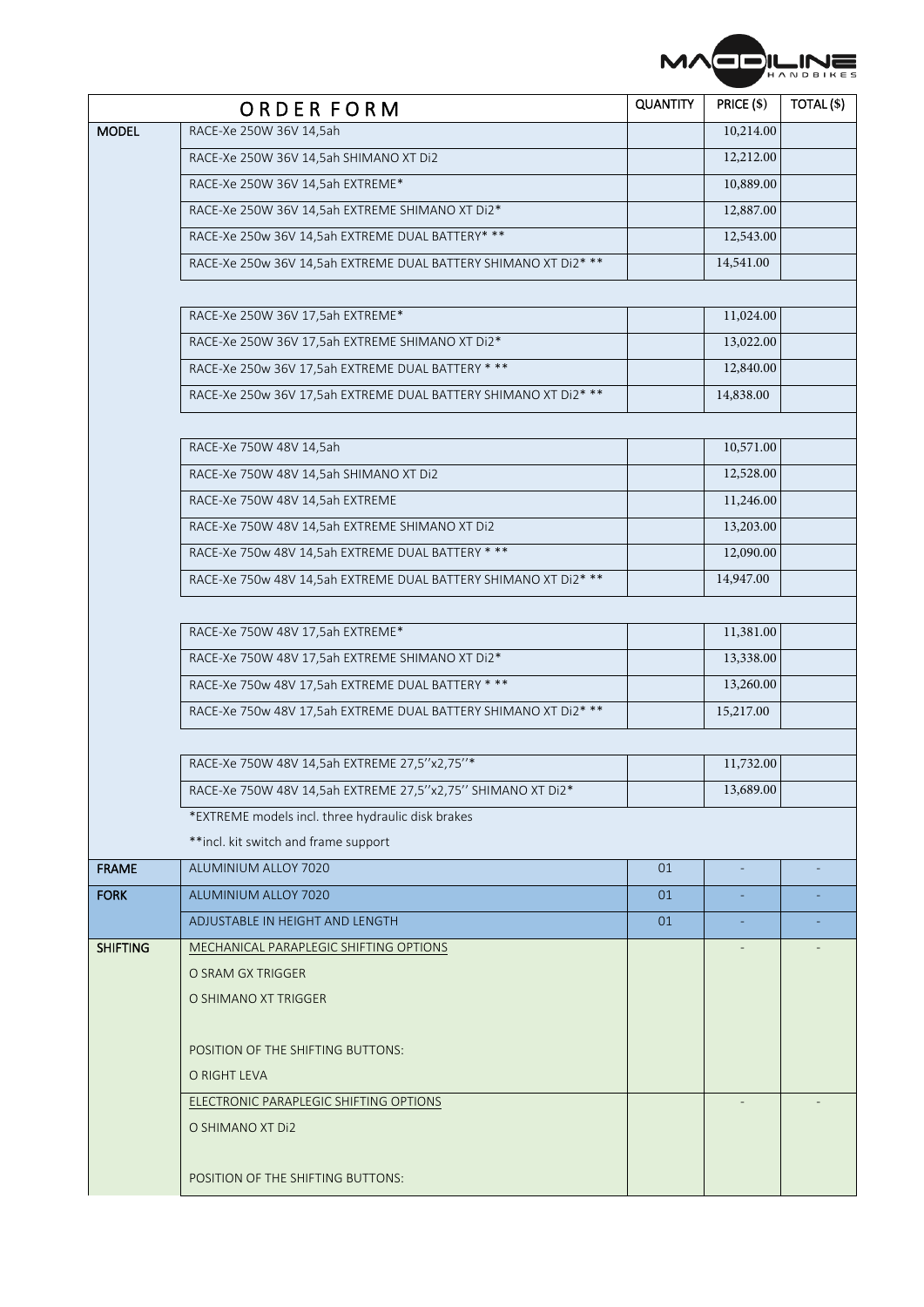

|                  | O RIGHT LEVA                                                 |                          |  |
|------------------|--------------------------------------------------------------|--------------------------|--|
|                  | O LEFT LEVA                                                  |                          |  |
|                  | ELECTRONIC TETRAPLEGIC SHIFTING OPTIONS                      |                          |  |
|                  | O TETRAPLEGIC CHIN-SHIFTING SHIMANO XT DI2                   | 97.00                    |  |
|                  | O TETRAPLEGIC ELBOW-SHIFTING SHIMANO XT DI2                  |                          |  |
|                  | -> JUST COMPATIBLE WITH TETRAPLEGIC ELBOW BRAKING SUPPORT ON |                          |  |
|                  | <b>BOTH SIDES</b>                                            |                          |  |
| <b>BRAKE</b>     | STANDARD VERSION: V-BRAKE + HYDRALIC FRONT DISK              |                          |  |
|                  | EXTREME VERSION: THREE HYDRAULIC DISK BRAKES                 |                          |  |
|                  | <b>TETRAPLEGIC COASTER BRAKE</b>                             | 507.00                   |  |
|                  | TETRAPLEGIC ELBOW BRAKING SUPPORT ON BOTH FRAMESIDES         | 194.00                   |  |
| <b>CHAINRING</b> | 34                                                           |                          |  |
| 11x1V.           | 38                                                           |                          |  |
|                  | 42                                                           |                          |  |
|                  | 46                                                           |                          |  |
| <b>CASSETTE</b>  | SHIMANO 1x11V. 11-32                                         |                          |  |
|                  | SHIMANO 1x11V, 11-36                                         |                          |  |
|                  | SHIMANO 1x11V, 11-40                                         |                          |  |
|                  | SHIMANO 1x11V, 11-42                                         |                          |  |
|                  | SHIMANO 1x11V, 11-46                                         |                          |  |
|                  | SHIMANO 1x11V. 11-50                                         |                          |  |
|                  | SRAM 1x11V. 11-32                                            |                          |  |
|                  | SRAM 1x11V. 11-36                                            |                          |  |
|                  | SRAM 1x11V. 11-40                                            |                          |  |
|                  | SRAM 1x11V, 11-42                                            |                          |  |
|                  | SRAM 1x11V. 11-46                                            |                          |  |
|                  | SRAM 1x11V, 11-50                                            |                          |  |
| <b>WHEELS</b>    | SET WHEELSBIKE ALUMINIUM WHEELS 26"                          |                          |  |
|                  | SET WHEELSBIKE ALUMINIUM WHEELS 27,5"                        |                          |  |
|                  | SET WHEELSBIKE SUPERLIGHT ALUMINIUM WHEELS 26" (UPGRADE)     | 500.00                   |  |
| <b>TIRES</b>     | VITTORIA STREET RUNNER 26"x1,25"                             |                          |  |
|                  | VITTORIA RANDONNEUR TECH 26"x1,5"                            |                          |  |
|                  | VITTORIA RANDONNEUR TECH 27,5"x1,5"                          |                          |  |
|                  | VITTORIA REVOLUTION TECH 26"x2,0"                            |                          |  |
|                  | VITTORIA REVOLUTION TECH 27,5"x2,0"                          |                          |  |
|                  | VITTORIA RANDONNEUR TECH 27,5x1,75"                          | $\equiv$                 |  |
|                  | MICHELIN ROCK'R ENDURO 26"x2,35"                             |                          |  |
|                  | VITTORIA MARTELLO 27,5"x2,35"                                | $\overline{\phantom{a}}$ |  |
|                  | VITTORIA MARTELLO 27,5"x2,6"                                 |                          |  |
| <b>HANDGRIPS</b> | <b>ANATOMIC RUBBER-GEL</b>                                   |                          |  |
|                  | ERGONOMIC ALUMINIUM 28° - Ø35mm (30mmx38mm) - SIZE M         |                          |  |
|                  | ERGONOMIC ALUMINIUM 28° - Ø38mm (35mmx40mm) - SIZE L         | $\overline{\phantom{a}}$ |  |